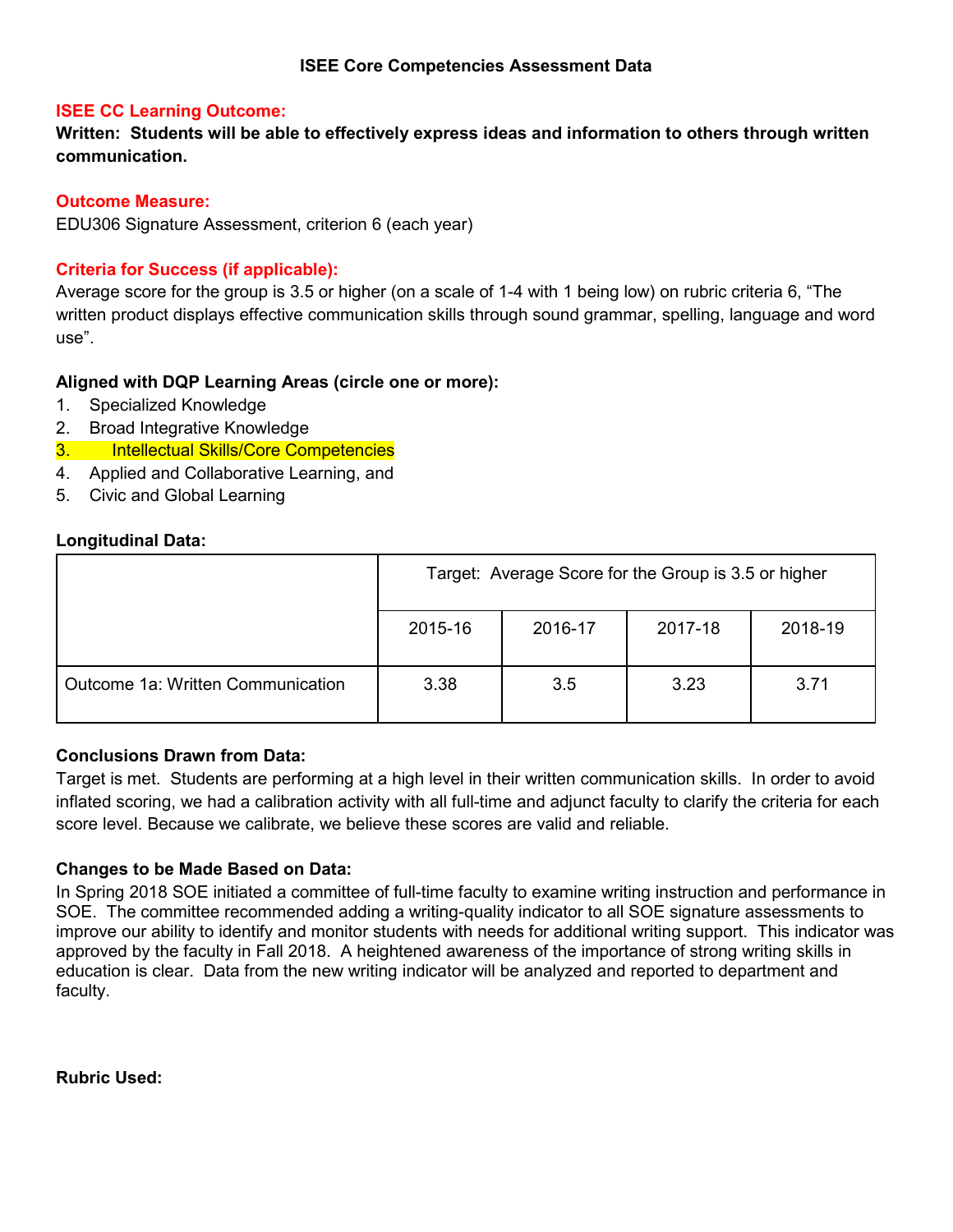|                                                                                                                                                                                               | value: 1.00                                                                              | value: 2.00                                                                                                          | value: 3.00                                                                                    | value: 4.00                                                                                                                  |
|-----------------------------------------------------------------------------------------------------------------------------------------------------------------------------------------------|------------------------------------------------------------------------------------------|----------------------------------------------------------------------------------------------------------------------|------------------------------------------------------------------------------------------------|------------------------------------------------------------------------------------------------------------------------------|
| Adaptation to instructional strategy<br>is effective for meeting the specific<br>learning needs of the English<br>learner in content knowledge and<br>English language development.           | Inappropriate,<br>irrelevant,<br>inaccurate or<br>missing adaptation                     | Minimal, limited,<br>cursory,<br>inconsistent,<br>ambiguous or<br>weakly connected<br>adaptation                     | Appropriate,<br>relevant, accurate<br>and connected<br>adaptation                              | Detailed,<br>appropriate,<br>relevant, accurate,<br>clear and<br>purposefully<br>connected<br>adaptation                     |
| Two specific learning needs of the<br>English learner were correctly<br>identified through careful analysis<br>of the case study                                                              | Inappropriate,<br>irrelevant,<br>inaccurate or<br>missing identifiable<br>learning needs | Minimal, limited,<br>cursory,<br>inconsistent,<br>ambiguous or<br>weakly connected<br>identifiable<br>learning needs | Appropriate,<br>relevant, accurate<br>and connected<br>identifiable<br>learning needs          | Detailed,<br>appropriate,<br>relevant, accurate,<br>clear and<br>purposefully<br>connected<br>identifiable<br>learning needs |
| The adaptation would be effective<br>for the student in making progress<br>toward English language<br>development specific to this<br>student's English proficiency                           | Inappropriate,<br>irrelevant,<br>inaccurate or<br>missing adaptation                     | Minimal, limited,<br>cursory,<br>inconsistent,<br>ambiguous or<br>weakly connected<br>adaptation                     | Appropriate,<br>relevant, accurate,<br>connected, and<br>effective<br>adaptation               | Detailed,<br>appropriate,<br>relevant, accurate,<br>and clearly<br>connected, and<br>effective<br>adaptation                 |
| The progress monitoring<br>assessment chosen provides<br>feedback to the student for<br>achieving the learning goal at the<br>student's English proficiency level.                            | Inappropriate,<br>irrelevant,<br>inaccurate or<br>missing progress<br>monitoring         | Minimal, limited,<br>cursory,<br>inconsistent,<br>ambiguous or<br>weakly connected<br>progress<br>monitoring         | Appropriate,<br>relevant, accurate<br>and connected<br>progress<br>monitoring with<br>feedback | Detailed,<br>appropriate,<br>relevant, accurate,<br>and clearly<br>connected<br>progress<br>monitoring with<br>feedback      |
| Next steps in planning are effective<br>to facilitate specific growth in the<br>student's English language<br>development                                                                     | Inappropriate,<br>irrelevant,<br>inaccurate or<br>missing next steps<br>for planning     | Minimal, limited,<br>cursory,<br>inconsistent,<br>ambiguous or<br>weakly connected<br>next steps for<br>planning     | Appropriate,<br>relevant, accurate<br>and connected<br>next steps for<br>planning              | Detailed,<br>appropriate,<br>relevant, accurate,<br>and clearly<br>connected next<br>steps for planning                      |
| The written product displays<br>effective communication skills<br>through sound grammar, spelling,<br>language and word use.                                                                  | Inappropriate,<br>inaccurate or<br>unidentifiable<br>written<br>communication            | Limited, cursory or<br>inconsistent<br>written<br>communication                                                      | Appropriate,<br>relevant and<br>accurate written<br>communication                              | Detailed,<br>appropriate, and<br>clearly connected<br>use of written<br>communication                                        |
| The oral presentation displays<br>sound communication skills through<br>proper usage of grammar, voice<br>quality and presentation demeanor<br>that is effective one-on-one and in<br>groups. | Inappropriate,<br>inaccurate or<br>unidentifiable oral<br>communication                  | Limited, cursory or<br>inconsistent oral<br>communication                                                            | Appropriate,<br>relevant and<br>accurate oral<br>communication                                 | Detailed,<br>appropriate, and<br>clearly connected<br>use of oral<br>communication                                           |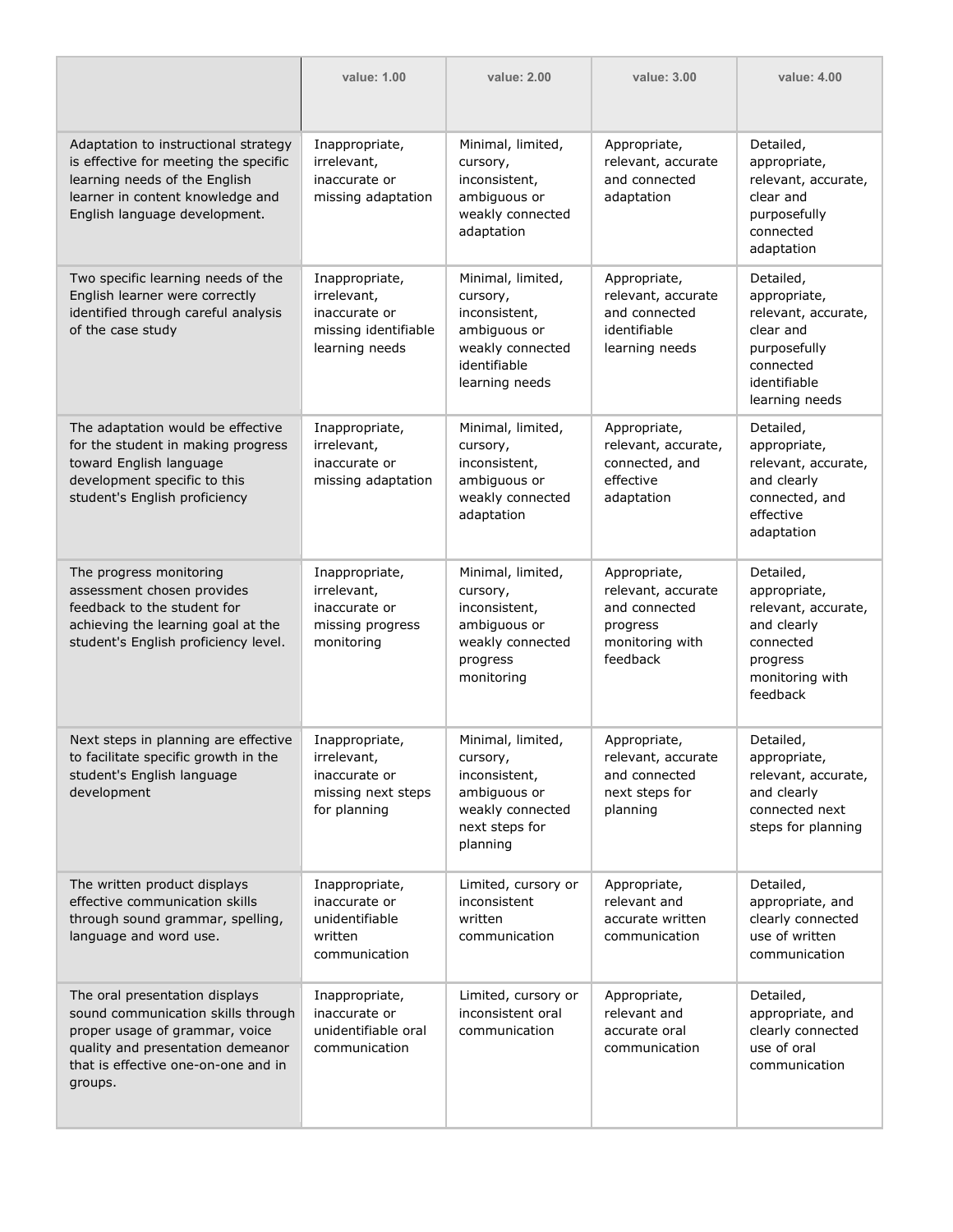**Oral: Students will be able to effectively express ideas and information to others through oral communication.**

### **Outcome Measure:**

**\*Outgoing Outcome:** Clinical Practice Interview (each year) **Incoming Outcome:** Signature Assessment Oral Presentation

### **Criteria for Success (if applicable):**

Average score for the group is 3.0 or higher (on a scale of 1-4 with 1 being low).

### **Aligned with DQP Learning Areas (circle one or more):**

- 6. Specialized Knowledge
- 7. Broad Integrative Knowledge
- 8. Intellectual Skills/Core Competencies
- 9. Applied and Collaborative Learning, and
- 10. Civic and Global Learning

### **Longitudinal Data:**

|                                | Target: Average Score for the Group is 3.0 or higher |     |      |         |  |
|--------------------------------|------------------------------------------------------|-----|------|---------|--|
|                                | 2016-17<br>2018-19<br>2015-16<br>2017-18             |     |      |         |  |
| Outcome 1b: Oral Communication | 3.5                                                  | 3.5 | 3.48 | $3.33*$ |  |

### **Conclusions Drawn from Data:**

Target is met. Students are performing at a high level in their oral communication skills, as measured by the interview conducted after 2 semesters of coursework where candidates need to cogently explain their understanding of a variety of educational practices.

### **Changes to be Made Based on Data:**

There are no changes to be made at this time given the imminent change in indicator. We feel the scores are accurate and look forward to continued strong performance on the new indicator in the 2019-20 academic year. Our practice of annual calibration with full-time and adjunct faculty maintains reliability from year to year. We calibrate on teaching content, dispositions and use of the academic vocabulary expected during this interview, as the rubric indicates, to assure accurate scoring.

\*This is the last year this Learning Outcome will be tied to this indicator. The Clinical Practice Interview has changed. In 2019/20 Outcome 1b will be measured using a standardized oral presentation in all EDU 306, EDU 601 and EDU 653 courses.

### **Rubric Used**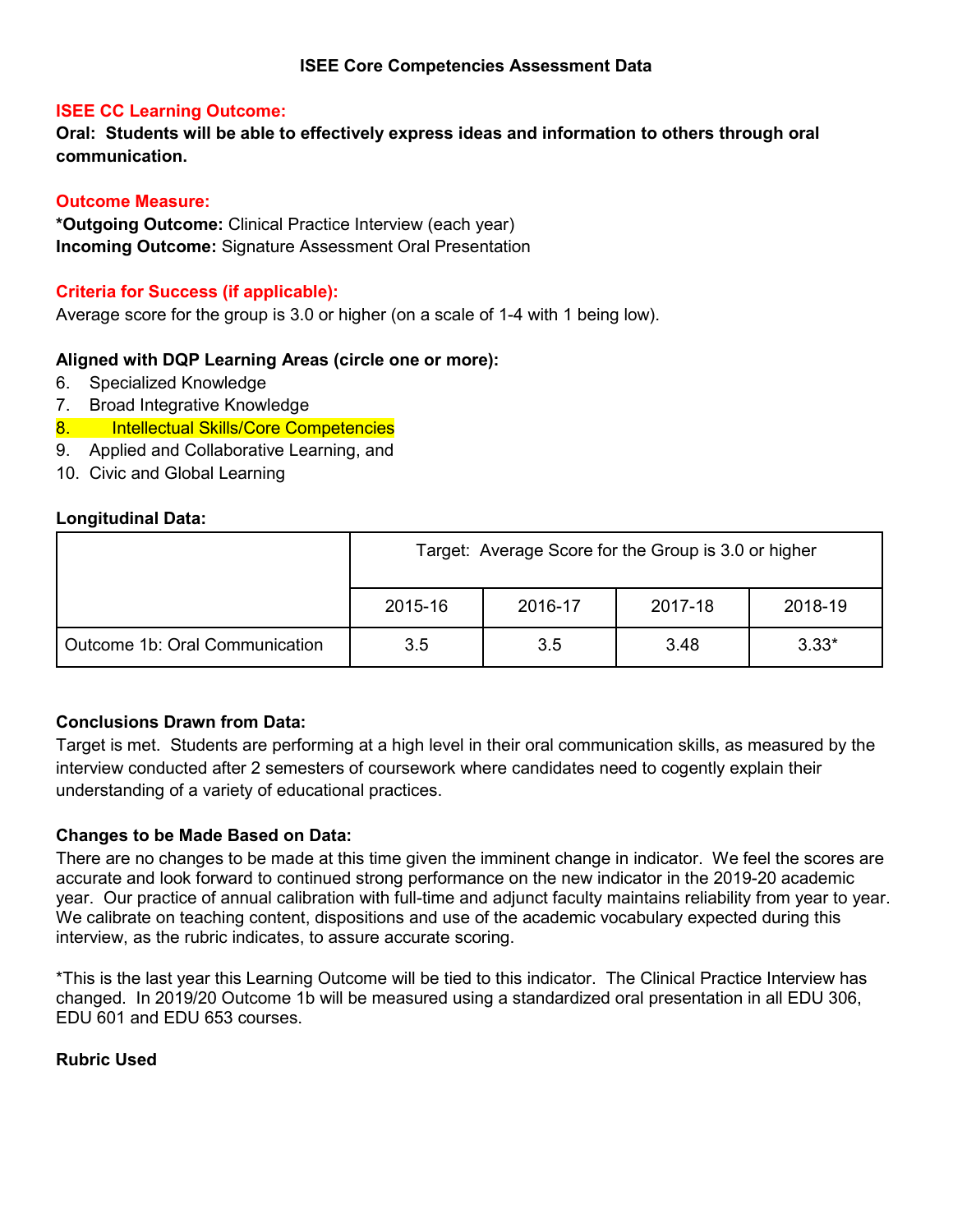**Information Literacy: Students will be able to access and cite information as well as evaluate the logic, validity, and relevance of information from a variety of sources.**

### **Outcome Measure:**

EDU410 Signature Assessment (each year)

### **Criteria for Success (if applicable):**

Average score for the group is 3.0 or higher (on a scale of 1-4 with 1 being low).

### **Aligned with DQP Learning Areas (circle one or more):**

- 11. Specialized Knowledge
- 12. Broad Integrative Knowledge
- 13. Intellectual Skills/Core Competencies
- 14. Applied and Collaborative Learning, and
- 15. Civic and Global Learning

### **Longitudinal Data:**

|                                  | Target: Average Score for the Group is 3.0 or higher |      |      |      |  |
|----------------------------------|------------------------------------------------------|------|------|------|--|
|                                  | 2018-19<br>2015-16<br>2016-17<br>2017-18             |      |      |      |  |
| Outcome 1c: Information Literacy | 3.95                                                 | 3.32 | 3.58 | 3.58 |  |

### **Conclusions Drawn from Data:**

Target is met. We attribute consistent scores to our course sequence which calls for this course to follow the foundational courses in our program, EDU302, 404 and 306. Consistently high scores on this indicator suggest candidates are well prepared to access and consume sources of information.

### **Changes to be Made Based on Data:**

In order to guard against score inflation, we will continue active calibration among all full-time and adjunct faculty who score these assessments across both regional centers. These results and their continued importance for our students will be shared in faculty meetings and in bulletins with faculty members to reinforce the importance of focusing on digital literacy and its role in matching student need and teaching pedagogy.

### **Rubric Used**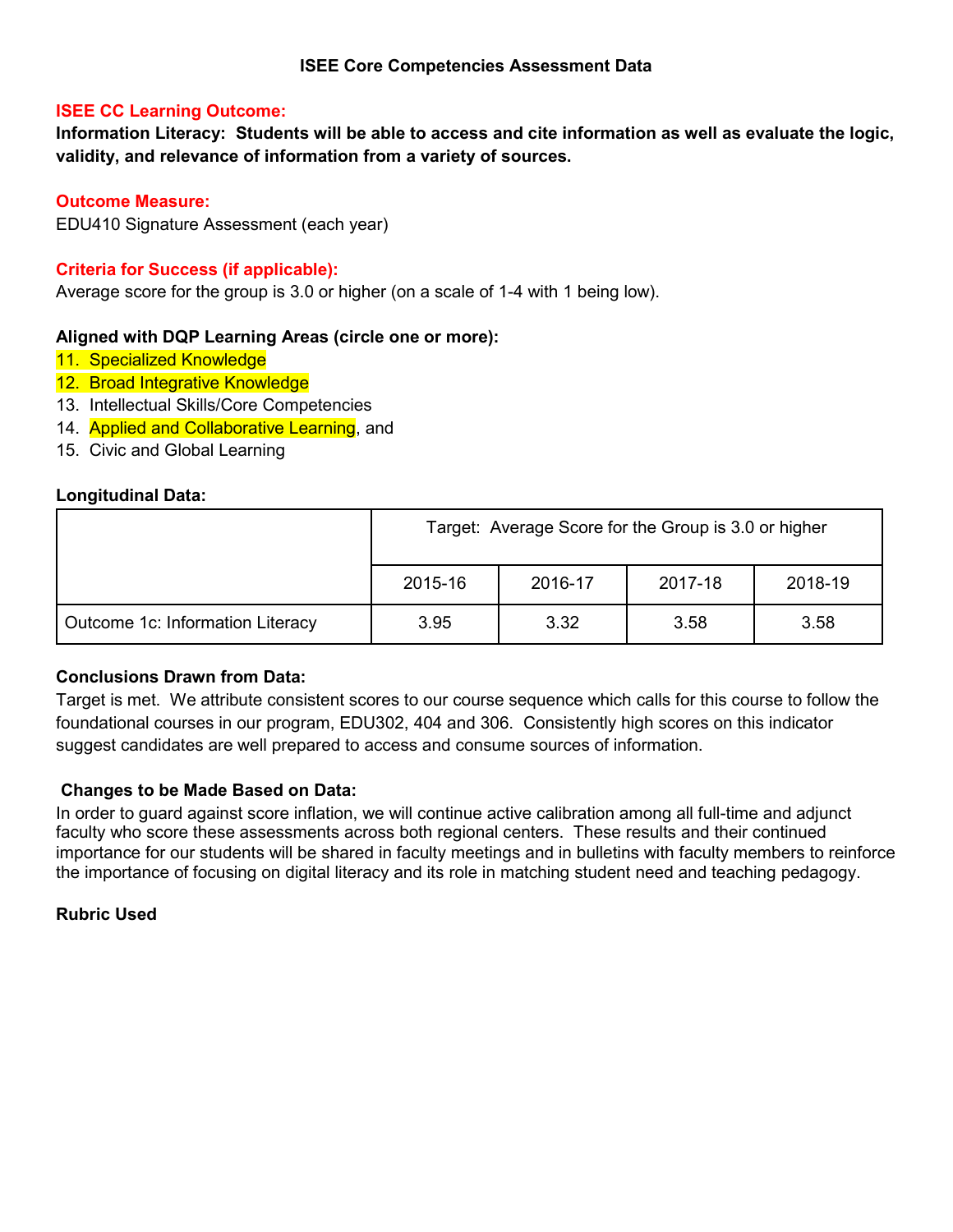# **EDU410 Teaching Reading (Revised 8.9.2011)**

|                                                                                            | value: 1.00                                                                                                                   | value: 2.00                                                                                                                                    | value: 3.00                                                                                                           | value: 4.00                                                                                                                                             | <b>Score/Lev</b><br>el |
|--------------------------------------------------------------------------------------------|-------------------------------------------------------------------------------------------------------------------------------|------------------------------------------------------------------------------------------------------------------------------------------------|-----------------------------------------------------------------------------------------------------------------------|---------------------------------------------------------------------------------------------------------------------------------------------------------|------------------------|
| Data collection<br>through<br>anecdotal<br>observation and<br>conferences<br>with students | Inappropriate,<br>irrelevant.<br>inaccurate or<br>missing anecdotal<br>evidence                                               | Minimal, limited,<br>cursory, inconsistent,<br>ambiguous or weakly<br>connected anecdotal<br>evidence                                          | Appropriate,<br>relevant.<br>accurate and<br>connected<br>anecdotal<br>evidence                                       | Detailed, appropriate,<br>relevant, accurate,<br>clear, and<br>purposefully<br>connected anecdotal<br>evidence                                          |                        |
| Data collection<br>to determine<br>language<br>abilities or<br>special needs               | Inappropriate,<br>irrelevant.<br>inaccurate or<br>missing data to<br>determine<br>language abilities<br>or special needs      | Minimal, limited,<br>cursory, inconsistent,<br>ambiguous or weakly<br>connected data to<br>determine language<br>abilities or special<br>needs | Appropriate,<br>relevant,<br>accurate and<br>connected data<br>to determine<br>language abilities<br>or special needs | Detailed, appropriate,<br>relevant, accurate,<br>clear, and<br>purposefully<br>connected data to<br>determine language<br>abilities or special<br>needs |                        |
| Data collection<br>through the<br>administration<br>of literacy<br>assessments             | Inappropriate,<br>irrelevant,<br>inaccurate or<br>missing student<br>work samples                                             | Minimal, limited,<br>cursory, inconsistent,<br>ambiguous or weakly<br>connected student<br>work samples                                        | Appropriate,<br>relevant,<br>accurate and<br>connected<br>student work<br>samples                                     | Detailed, appropriate,<br>relevant, accurate<br>and clearly<br>connected student<br>work samples                                                        |                        |
| Reflection on<br>student<br>strengths and<br>areas for growth                              | Inappropriate,<br>irrelevant.<br>inaccurate and<br>missing data to<br>connect to student<br>strengths and<br>areas for growth | Minimal, limited,<br>cursory, inconsistent,<br>ambiguous or weakly<br>connected data to<br>student strengths and<br>areas for growth           | Appropriate,<br>relevant,<br>accurate and<br>connected data<br>to student<br>strengths and<br>areas for growth        | Detailed, appropriate,<br>relevant. accurate<br>and clearly<br>connected data to<br>student strengths and<br>areas for growth                           |                        |
| Setting of<br>learning goals<br>or next steps for<br>student growth                        | Inappropriate,<br>irrelevant.<br>inaccurate and<br>missing learning<br>goals or next steps<br>for student growth              | Minimal, limited,<br>cursory, inconsistent,<br>ambiguous or weakly<br>connected learning<br>goals or next steps for<br>student growth          | Appropriate,<br>relevant.<br>accurate and<br>connected<br>learning goals or<br>next steps for<br>student growth       | Detailed, appropriate,<br>relevant, accurate<br>and clearly<br>connected learning<br>goals or next steps<br>for student growth                          |                        |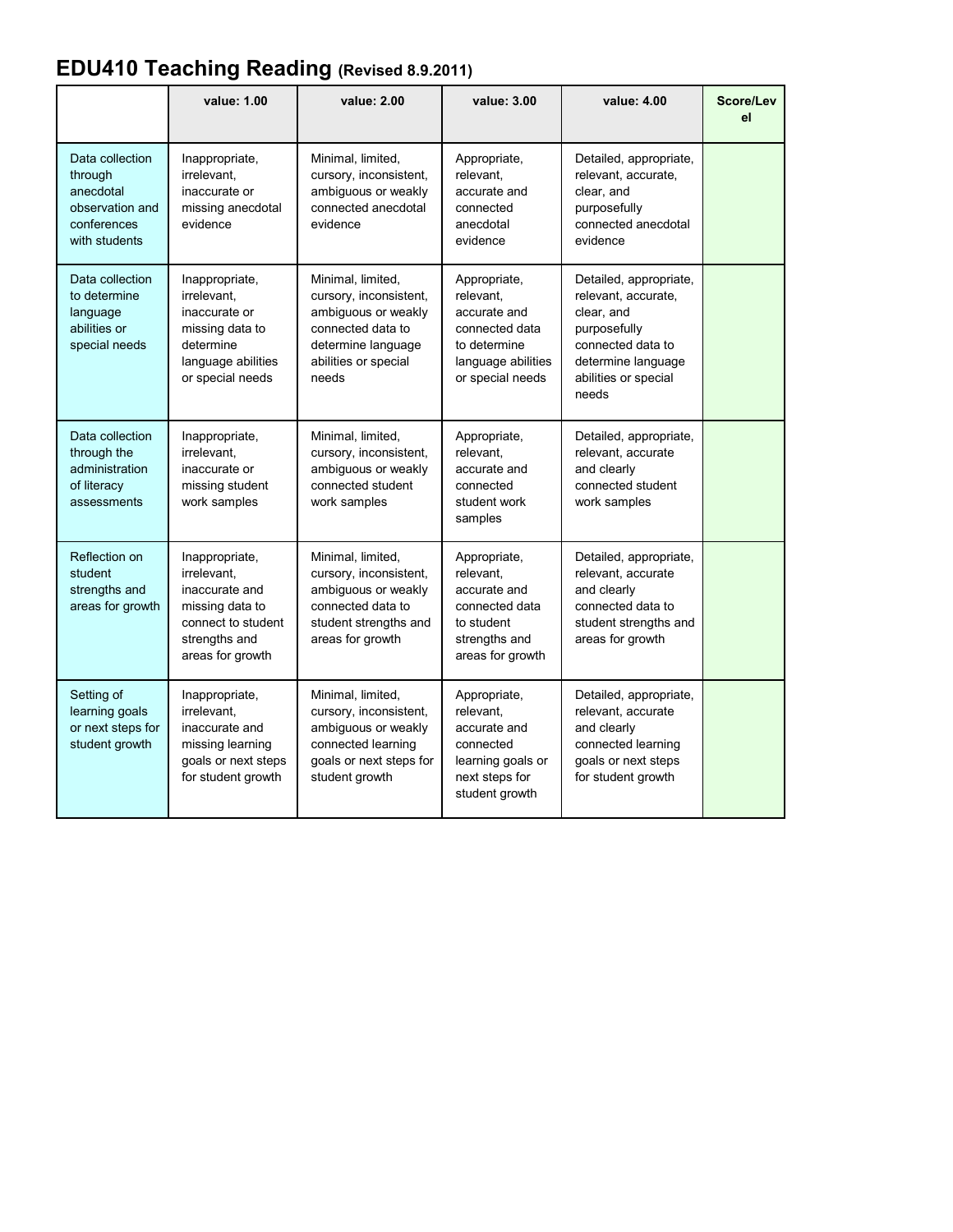**Critical Thinking: Students will be able to examine, critique and synthesize information in order to arrive at reasoned conclusions.**

### **Outcome Measure:**

**\*Outgoing Measure:** Teaching Performance Assessment Task 1 (each year). \*TPA format and administration changed at the State level in 2018. The new TPA was piloted and calibrated to align with the old version.

**^Incoming Measure:** Teaching Performance Assessment Step 3 Reflect Rubric 1.7 Analyze & describe the impact of planning, teaching and assessment of student learning (TPA 1.7).

### **Criteria for Success (if applicable):**

**\*Outgoing Criteria:** Average score for the group is 3.0 or higher (on a scale of 1-4 with 1 being low) on TPA task 1.

**^Incoming Criteria:** Average score for the group is 3.0 or higher (on a scale of 1-5 with 1 being low) on TPA 1.7.

### **Aligned with DQP Learning Areas (circle one or more):**

- 16. Specialized Knowledge
- 17. Broad Integrative Knowledge
- 18. Intellectual Skills/Core Competencies
- 19. Applied and Collaborative Learning, and
- 20. Civic and Global Learning

### **Longitudinal Data:**

|                               | Target: Average Score for the Group is 3.0 or higher |         |         |                 |
|-------------------------------|------------------------------------------------------|---------|---------|-----------------|
|                               | 2015-16                                              | 2016-17 | 2017-18 | 2018-19         |
| Outcome 1d. Critical Thinking | 2.74                                                 | 3.0     | 3.03    | NA <sup>^</sup> |

### **Conclusions Drawn from Data:**

Target score is suppressed. The 2018-19 number of participants for this indicator is very small (N=1). This low N is a product of a testing gap as SOE and our students adjust to TPA administration occurring later in the instructional program. As we move through the transition to the new indicator and collect more data we will have perspective on its value.

Candidates historically score at or above the proficient level (3.0) in the area of "examine, critique and synthesize information in order to arrive at reasoned conclusions**"**. We expect that to be the case going forward.

For the incoming assessment, part of the new two-part Teaching Performance Assessment (TPA), students submit a sample lesson where they teach to a class of students while also focusing in on three "focus" students who each represent diverse teaching needs: one social-emotional, one English learner, and a student with special needs. Our adherence to a structured course sequence where learning is developmental and scaffolded by drives this competency.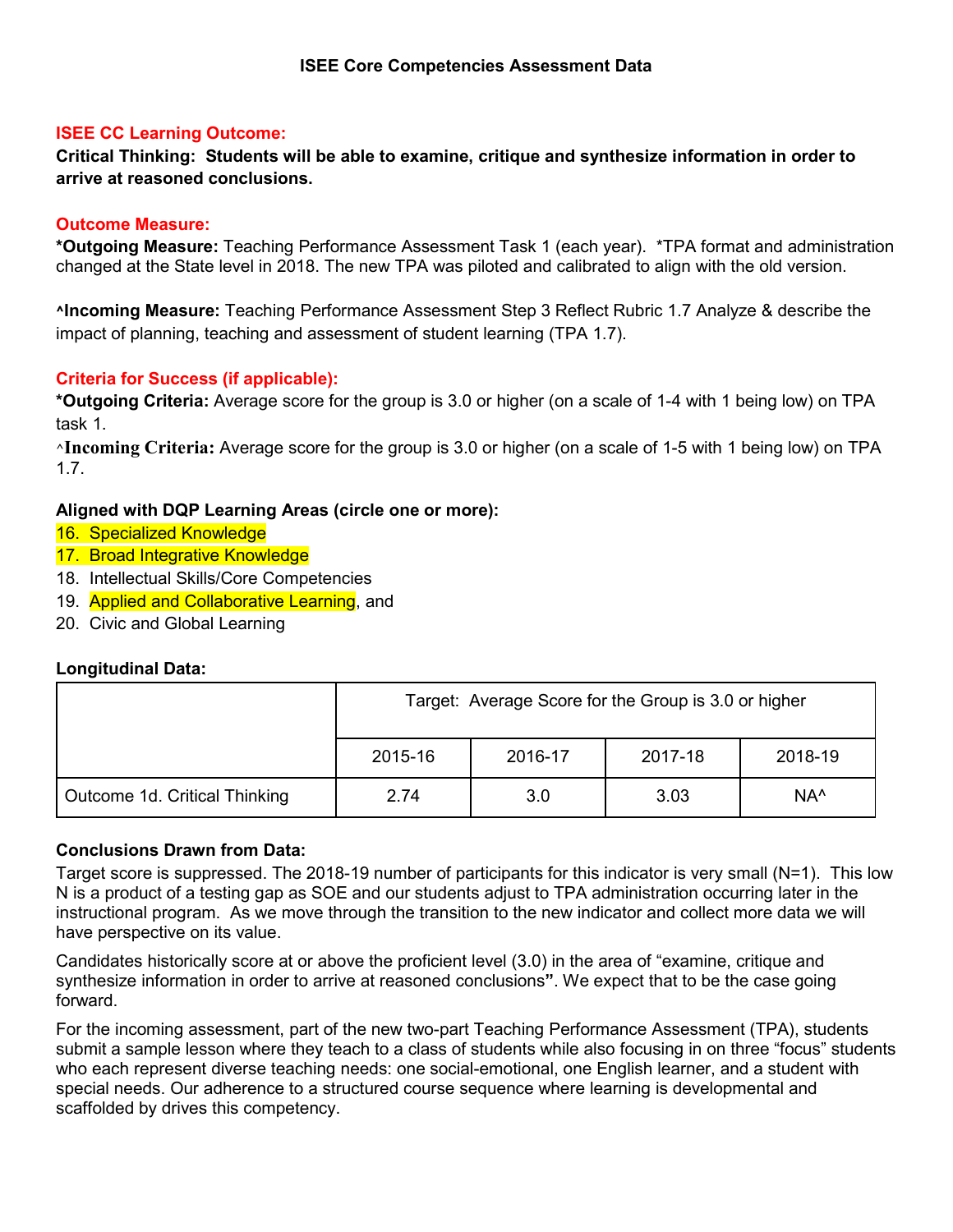As noted above, the indicator for this outcome changed in Fall 2018. This State-level change has resulted in a testing gap as SOE and students adjust to students participating in TPA later in their program. The State undertook an extensive piloting and refinement process as it developed the new test, concluding the new test was comparable to the old. We will look to confirm this within SOE as scores come in over the next reporting cycles. Accordingly, as we move further into the transition we will gain perspective on its value as an indicator.

#### **Changes to be Made Based on Data:**

We are not making curricular adjustments based on 2018-19 TPA data. Instead we are looking back seeing this score has been stable for the last three years. To further increase it in the year to come, and help students adjust to the new TPA formate we are focused on getting students additional experience and feedback in case study analysis. We piloted and are now implementing video technology that will streamline this process. This technology provides faculty and supervisors access to student instructional footage and expedites the feedback process as they work toward TPA.

### **Rubric Used**

## **Teaching Performance Assessment Step 3 Reflect Rubric 1.7 Analyze & describe the impact of planning, teaching and assessment of student learning (TPA1.7)**

CalTPA Performance Assessment Guide **Single Subject** 

**Instructional Cycle 1** Learning About Students and Planning Instruction

## **Step 3 Rubric**

### Rubric 1.7 - Step 3: Reflect

Essential Question: How does the candidate analyze and describe the impact of their asset and needs-based lesson planning, teaching, and assessment of student learning and provide next steps to advance instruction for this group of students?

| Level 1                                                                                                                                                                                                                                          | Level 2                                                                                                                                                                                                                                                                                                                               | Level 3                                                                                                                                                                                                                                                                                                                                                                                                          | Level 4                                                                                                                                                                                                                         | Level 5                                                                                                                                                                                                                                                                                                                                                                                     |  |  |  |
|--------------------------------------------------------------------------------------------------------------------------------------------------------------------------------------------------------------------------------------------------|---------------------------------------------------------------------------------------------------------------------------------------------------------------------------------------------------------------------------------------------------------------------------------------------------------------------------------------|------------------------------------------------------------------------------------------------------------------------------------------------------------------------------------------------------------------------------------------------------------------------------------------------------------------------------------------------------------------------------------------------------------------|---------------------------------------------------------------------------------------------------------------------------------------------------------------------------------------------------------------------------------|---------------------------------------------------------------------------------------------------------------------------------------------------------------------------------------------------------------------------------------------------------------------------------------------------------------------------------------------------------------------------------------------|--|--|--|
| Candidate's reflection<br>provides no connection<br>between student assets and<br>needs and impact on their<br>planning, teaching, and<br>monitoring of student<br>learning.<br>OR<br>Candidate does not describe<br>next steps for instruction. | Candidate's reflection<br>demonstrates a minor or<br>narrow understanding of<br>what was learned about<br>planning, teaching, AND/OR<br>monitoring student learning<br>in regard to students' assets<br>or needs.<br>Candidate describes next<br>steps for instruction that are<br>unconnected to what was<br>learned about students. | Candidate connects the<br>importance of knowing<br>students' assets and needs<br>to student learning, and<br>analyzes and describes how<br>knowing this information can<br>lead to the development of<br>instruction that is engaging,<br>challenging, and motivating<br>to learners.<br>Candidate provides next<br>steps for instruction, citing<br>evidence of student learning<br>assessed during the lesson. | All of Level 3, plus:<br>Candidate provides a clear<br>rationale for how and why<br>adaptations to instruction<br>were or were not made<br>during the lesson to meet<br>whole class, group, and/or<br>individual student needs. | All of Levels 3 & 4, plus:<br>Candidate demonstrates a<br>clear understanding of the<br>principles of UDL regarding<br>the development of flexible<br>learning environments that<br>can support individual<br>learning differences,<br>allowing for an inclusive<br>classroom, and applies that<br>understanding to an analysis<br>of the planning and<br>implementation of this<br>lesson. |  |  |  |
| TPEs and Elements: TPE 1, Element 1; TPE 6, Element 1<br><b>Primary Source of Evidence:</b>                                                                                                                                                      |                                                                                                                                                                                                                                                                                                                                       |                                                                                                                                                                                                                                                                                                                                                                                                                  |                                                                                                                                                                                                                                 |                                                                                                                                                                                                                                                                                                                                                                                             |  |  |  |

• Written Narrative: Reflection on What You Learned